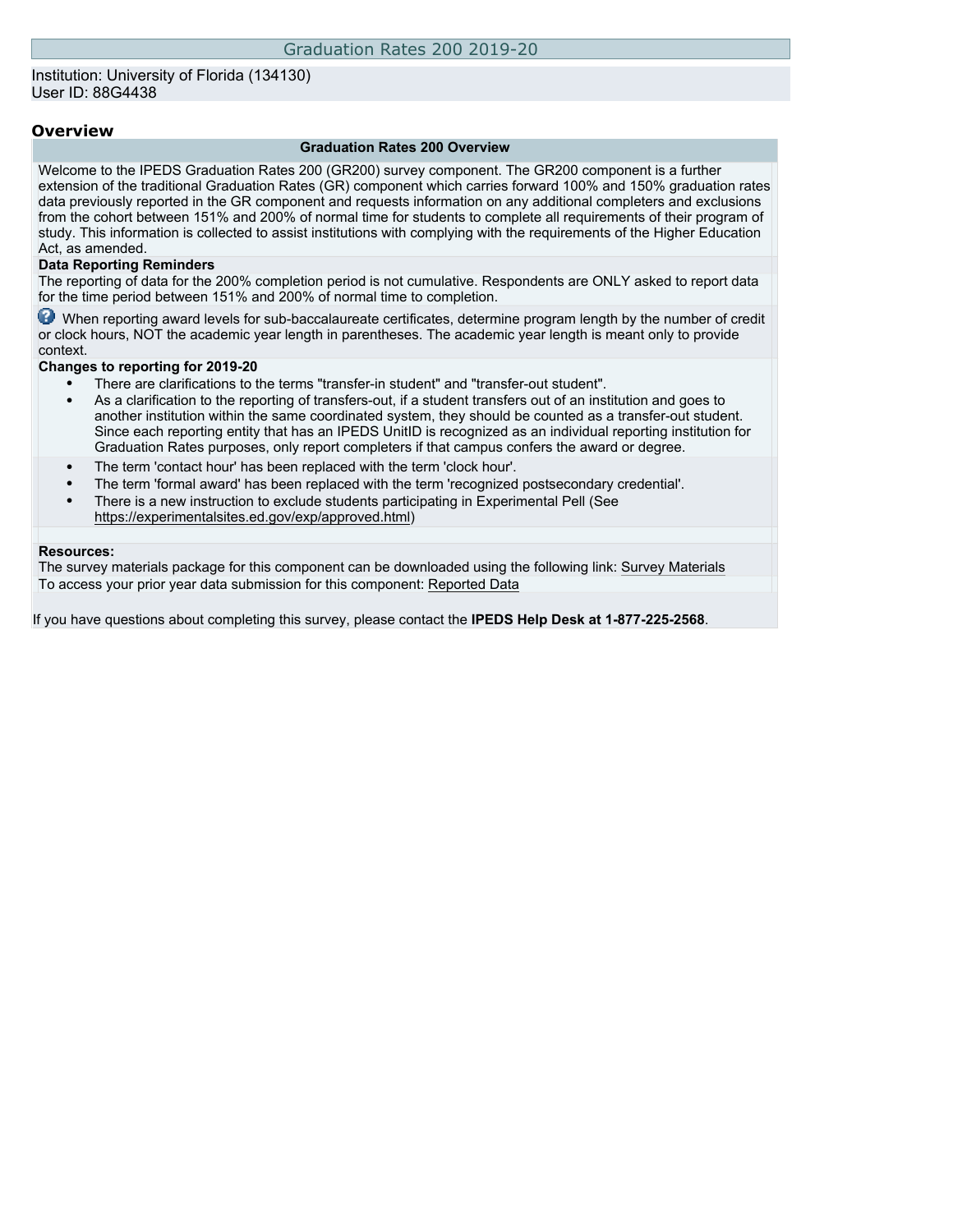## **Screening Question**

Your institution reported to the GR survey component as having the following number of students who did not complete, but were still enrolled at your institution:

## **Do you have students to report who, 1) received an award between 151% and 200% of the normal time to**

### **complete OR are still enrolled as of 200% of normal time?**

| ı No        |  |
|-------------|--|
| $\odot$ Yes |  |
|             |  |

 **69**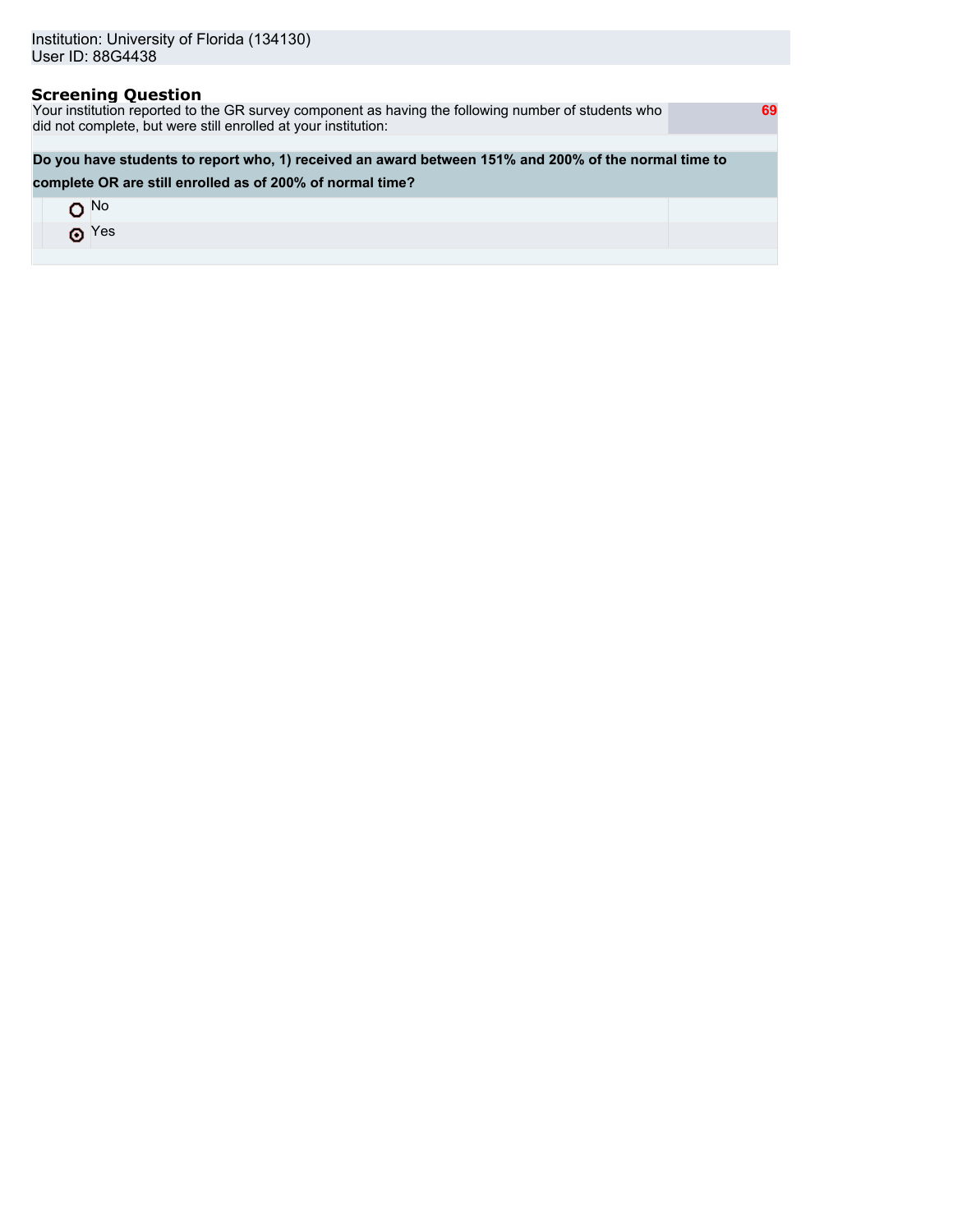## **Completers within 200%**

**For 4-year institutions, report on the 2011 cohort of full-time, first-time bachelor's or equivalent degree-seeking students.**

**Information for this cohort was originally reported by your institution in the 2017-18 IPEDS Graduation Rates survey component. The data on lines 1-5 are preloaded based on the information provided.**

|                                                                                                                            |       | <b>Graduation rates</b> |
|----------------------------------------------------------------------------------------------------------------------------|-------|-------------------------|
| 1 Revised cohort                                                                                                           | 6.383 |                         |
| 2 Exclusions within 150%                                                                                                   |       |                         |
| 3 Adjusted cohort 150%                                                                                                     | 6.381 |                         |
| 4 Number of students in the cohort who completed a bachelor's degree within 100% of<br>normal time to completion           | 4,339 | 68                      |
| 5 Number of students in the cohort who completed a bachelor's degree within 150% of<br>normal time to completion           | 5,613 | 88                      |
| 6 Additional exclusions (between 151% and 200% of normal time)                                                             |       |                         |
| 7 Adjusted cohort 200% (line 3 - line 6)                                                                                   | 6,381 |                         |
| 8 Number of students in the cohort who completed a bachelor's degree between 151% and<br>200% of normal time to completion | 55    |                         |
| 9 Still enrolled as of 200% of normal time to completion                                                                   | 20    |                         |
| 10 Total completers within 200% of normal time (line 5 + line 8)                                                           | 5,668 | 89                      |

 $\bigoplus$  **You may use the space below to provide context for the data you've reported above. These context notes** 

**will be posted on the College Navigator website, and should be written to be understood by students and parents.**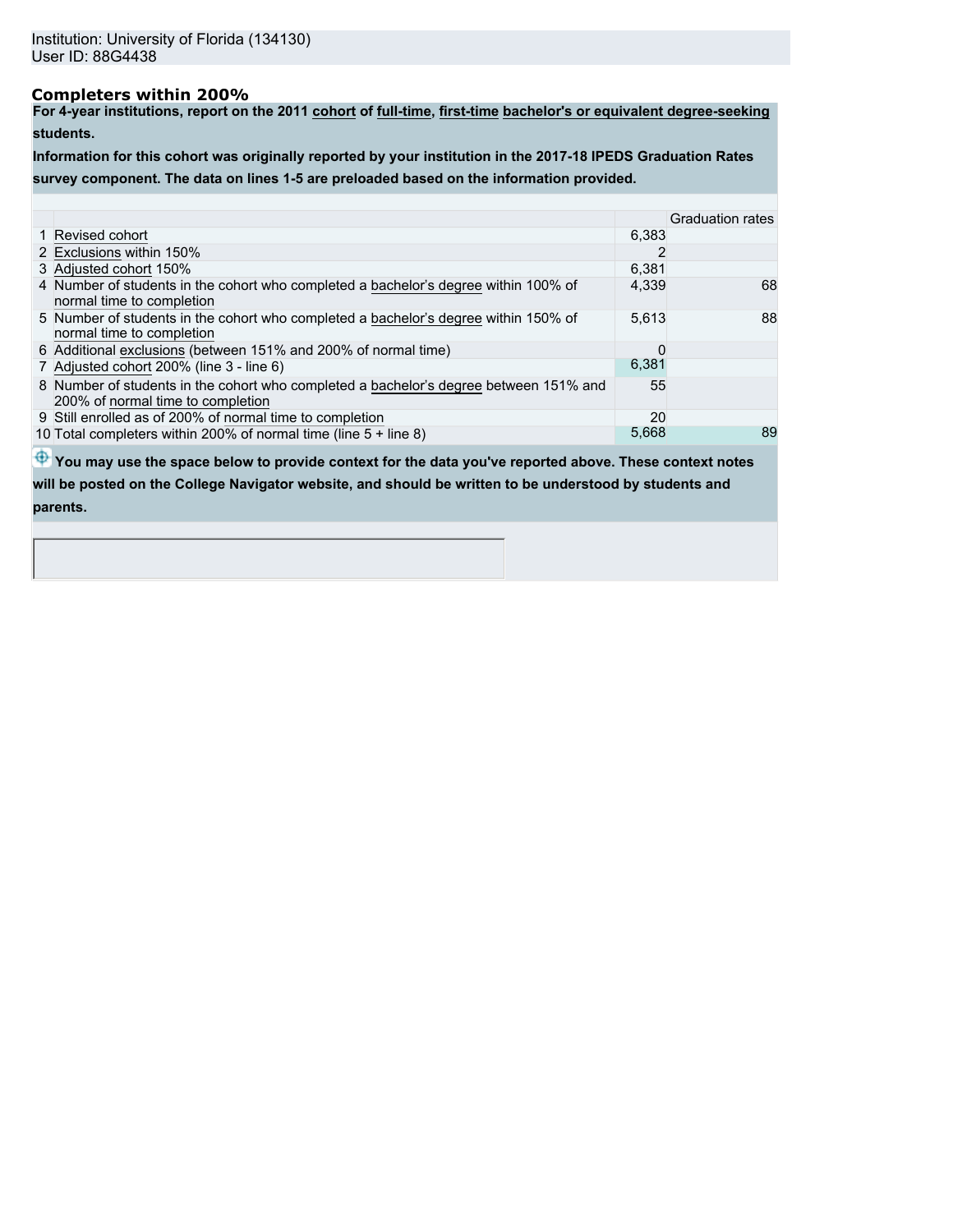## **Prepared by**

The name of the preparer is being collected so that we can follow up with the appropriate person in the event that there are questions concerning the data. The Keyholder will be copied on all email correspondence to other preparers. The time it took to prepare this component is being collected so that we can continue to improve our estimate of the reporting burden associated with IPEDS. Please include in your estimate the time it took for you to review instructions, query and search data sources, complete and review the component, and submit the data through the Data Collection System.

| Thank you for your assistance.                                                                                                    |                                         |                                                                                                    |                      |                                            |  |  |  |  |  |
|-----------------------------------------------------------------------------------------------------------------------------------|-----------------------------------------|----------------------------------------------------------------------------------------------------|----------------------|--------------------------------------------|--|--|--|--|--|
|                                                                                                                                   |                                         |                                                                                                    |                      |                                            |  |  |  |  |  |
| This survey component was prepared by:                                                                                            |                                         |                                                                                                    |                      |                                            |  |  |  |  |  |
|                                                                                                                                   | Reyholder                               | <b>SFA Contact</b>                                                                                 |                      | <b>HR Contact</b>                          |  |  |  |  |  |
|                                                                                                                                   | <b>Finance Contact</b>                  | Academic Library Contact                                                                           |                      | Other                                      |  |  |  |  |  |
| Name: Cathy Lebo                                                                                                                  |                                         |                                                                                                    |                      |                                            |  |  |  |  |  |
|                                                                                                                                   | Email: clebo@aa.ufl.edu                 |                                                                                                    |                      |                                            |  |  |  |  |  |
|                                                                                                                                   |                                         |                                                                                                    |                      |                                            |  |  |  |  |  |
| How many staff from your institution only were involved in the data collection and reporting process of this<br>survey component? |                                         |                                                                                                    |                      |                                            |  |  |  |  |  |
| 4.00 Number of Staff (including yourself)                                                                                         |                                         |                                                                                                    |                      |                                            |  |  |  |  |  |
|                                                                                                                                   |                                         |                                                                                                    |                      |                                            |  |  |  |  |  |
|                                                                                                                                   |                                         | How many hours did you and others from your institution only spend on each of the steps below when |                      |                                            |  |  |  |  |  |
| responding to this survey component?                                                                                              |                                         |                                                                                                    |                      |                                            |  |  |  |  |  |
|                                                                                                                                   |                                         |                                                                                                    |                      |                                            |  |  |  |  |  |
| Exclude the hours spent collecting data for state and other reporting purposes.                                                   |                                         |                                                                                                    |                      |                                            |  |  |  |  |  |
| <b>Staff member</b>                                                                                                               | <b>Collecting Data</b><br><b>Needed</b> | <b>Revising Data to Match</b><br><b>IPEDS Requirements</b>                                         | <b>Entering Data</b> | <b>Revising and</b><br><b>Locking Data</b> |  |  |  |  |  |
| Your office                                                                                                                       | 3.00 hours                              | 1.00 hours                                                                                         | 1.00 hours           | 1.00 hours                                 |  |  |  |  |  |
| <b>Other offices</b>                                                                                                              | 1.00 hours                              | hours                                                                                              | hours                | hours                                      |  |  |  |  |  |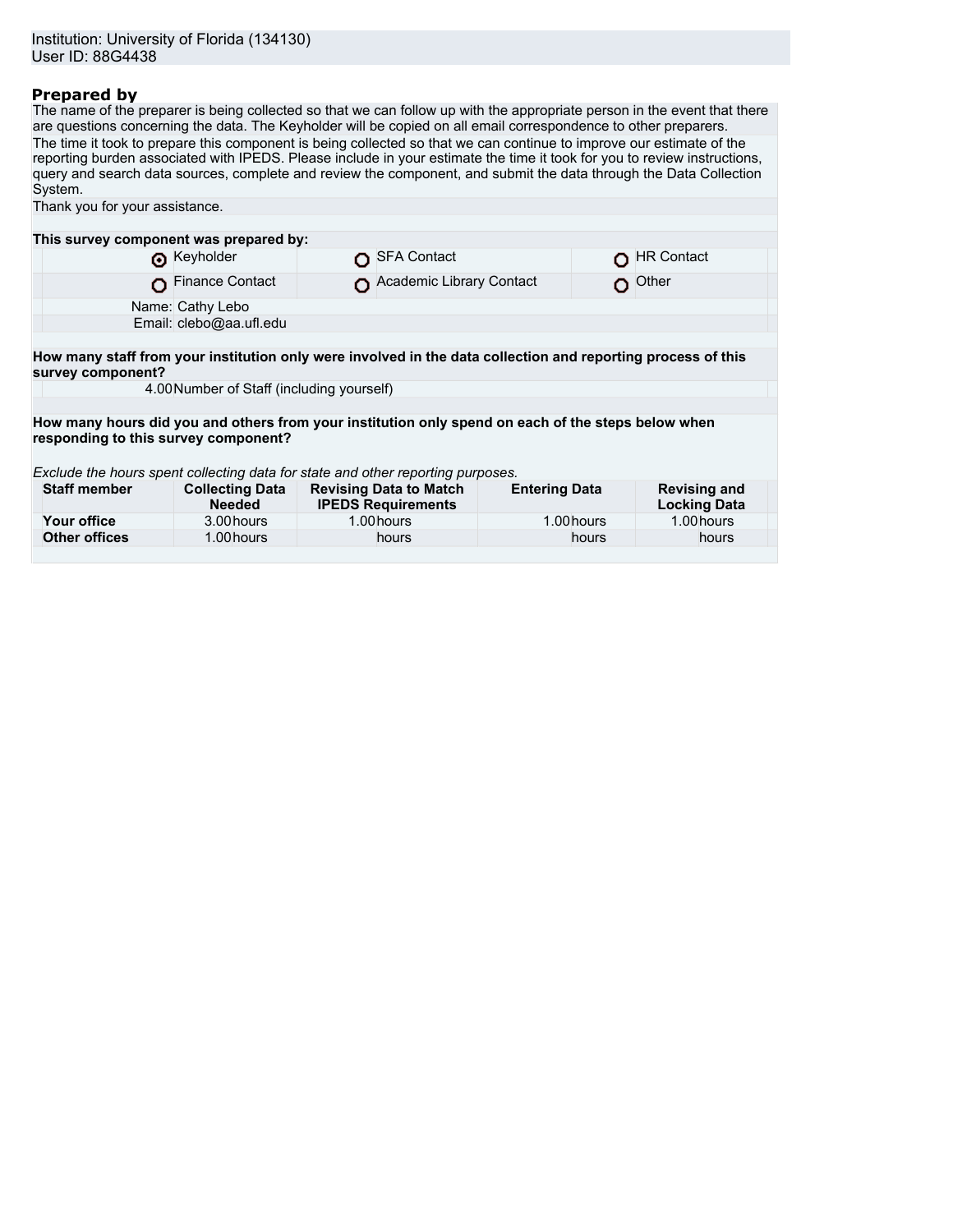## **Summary**

# **2019 IPEDS Graduation Rate 200% Component Data Summary**

IPEDS collects important information regarding your institution. All data reported in IPEDS survey components become available in the IPEDS Data Center and appear as aggregated data in various Department of Education reports. Additionally, some of the reported data appears specifically for your institution through the College Navigator website and is included in your institution's Data Feedback Report (DFR). The purpose of this summary is to provide you an opportunity to view some of the data that, when accepted through the IPEDS quality control process, will appear on the College Navigator website and/or your DFR. College Navigator is updated approximately three months after the data collection period closes and Data Feedback Reports will be available through the [Data Center](https://nces.ed.gov/ipeds/use-the-data) and sent to your institution's CEO in November 2019.

Please review your data for accuracy. If you have questions about the data displayed below after reviewing the data reported on the survey screens, please contact the IPEDS Help Desk at: 1-877-225-2568 or ipedshelp@rti.org.

| Bachelor's degree graduation rates<br>within 4 years, 6 years, and 8 years - Cohort year 2011 |     |  |  |
|-----------------------------------------------------------------------------------------------|-----|--|--|
| 4-year graduation rate                                                                        | 68% |  |  |
| 6-year graduation rate                                                                        | 88% |  |  |
| 8-year graduation rate                                                                        | 89% |  |  |